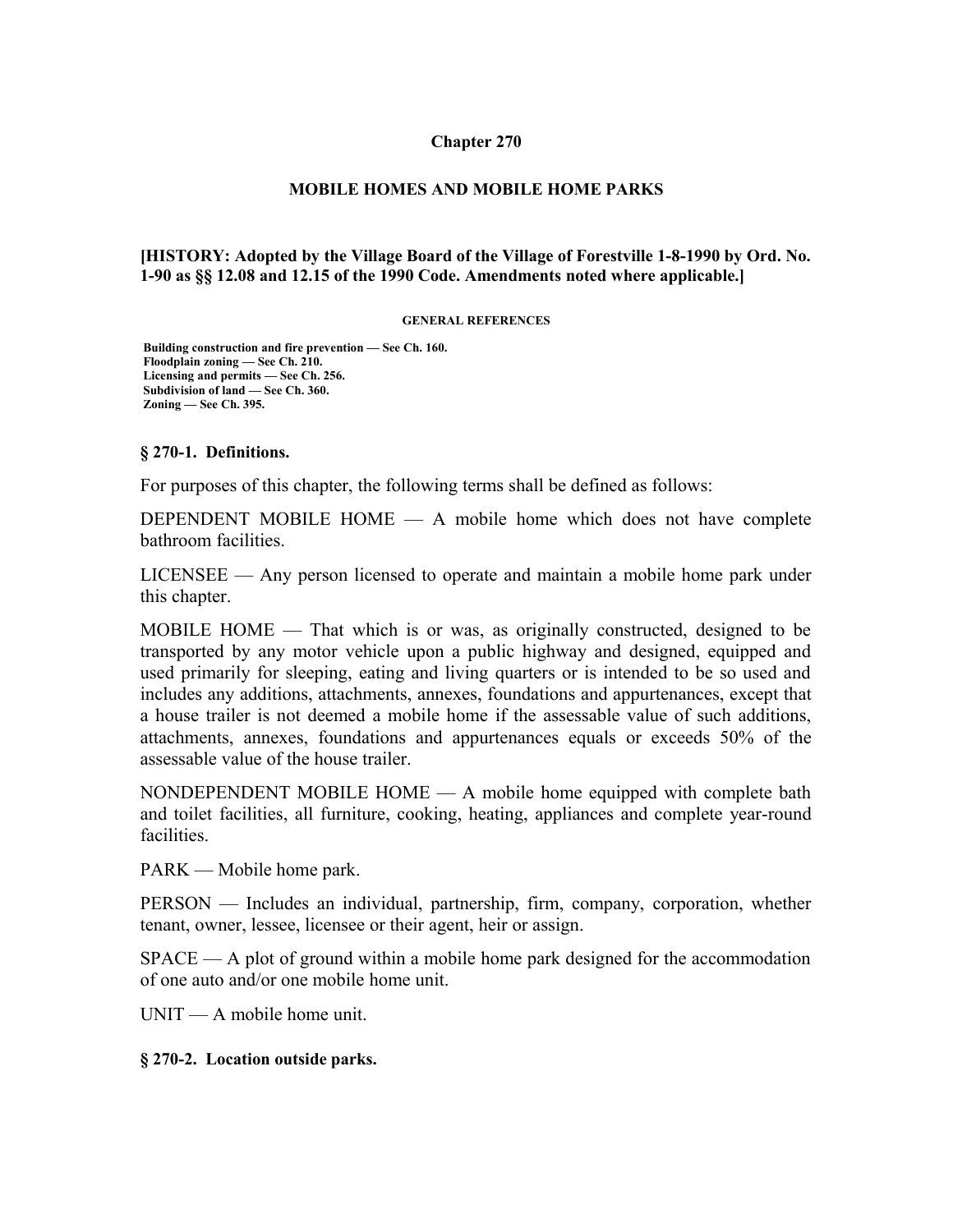- A. Prohibition. Except as provided in this chapter, no person shall park or occupy any mobile home on any street, alley, highway or any other public or private premises outside of an approved and licensed mobile home park; provided, however, that this section shall not prohibit the parking of only one unoccupied mobile home in an accessory private garage building or in a rear yard so long as no living quarters are maintained or any business practiced in such mobile home while such mobile home is so parked or stored.
- B. Emergency permit. In cases of emergency, the Village Board may issue a special written permit allowing a mobile home to be located outside of a licensed mobile home park. No such permit may be issued for a period of more than six months, but the Village Board may renew any such permit for a second period of equal duration.

## **§ 270-3. License.**

- A. License required. No person shall establish, operate or maintain or permit to be established, operated or maintained upon any property owned, leased or controlled by him, a mobile home park within the Village limits, without receiving the approval of the Village Board and without first securing a license for each such park from the Village Board pursuant to this chapter. Such license shall expire one year from the date of issuance, but may be renewed under the provisions of this chapter for additional periods of one year; provided, however, that no more than one park shall be located or licensed in any one school district.
- B. Application and issuance. The application for such license or the renewal thereof shall be in writing, signed by the applicant, and shall be accompanied by the annual license fee as provided in § 256-1 of this chapter, and a surety bond in the sum of \$5,000, which bond shall guarantee the collection by the licensee of the monthly parking permit fee provided for in § 270-13 and the payment of such fees to the Village Treasurer, the payment by the licensee of any forfeiture, including legal costs imposed upon or levied against such licensee for a violation of the ordinances of the Village pursuant to which such license is granted and shall also be for the use and benefit and may be prosecuted and recovery had thereon by any person who may be injured or damaged by reason of the licensee violating the provisions of this chapter. Nothing in this subsection shall invalidate license fees paid or required to be paid prior to the effective date of this chapter.
- C. Information needed.
	- (1) The application for a license or renewal thereof shall include the name and address of the owner in fee of the park, a verified statement by such owner that the applicant is authorized by him to construct or maintain a mobile home park and make the application and such legal description of the premises upon which the mobile home park is or will be located as will readily identify and definitely locate the premises. The application shall be accompanied by two copies of the park plan showing the following, either existing or as proposed:
		- (a) The extent and area used for park purposes.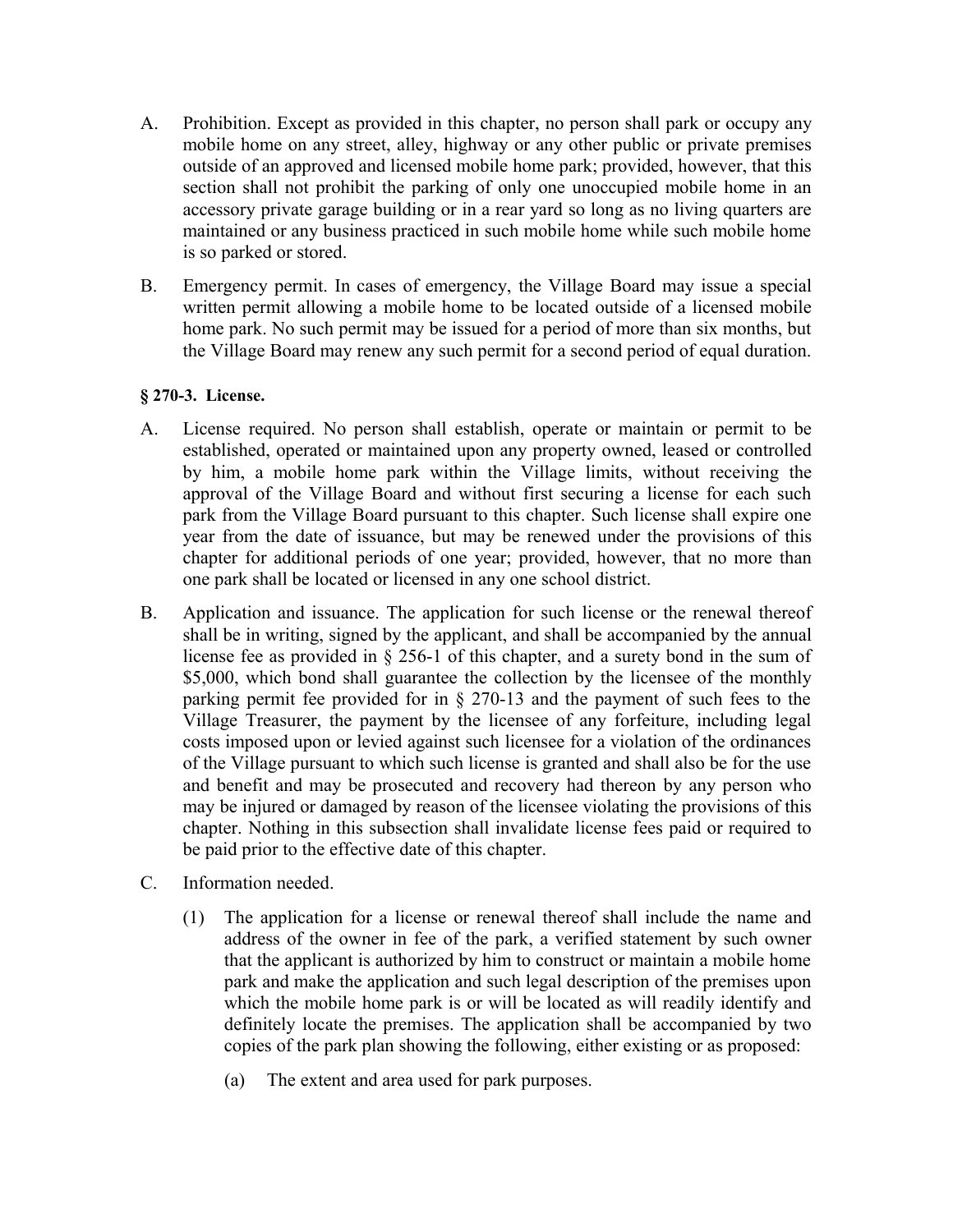- (b) Roads and driveways.
- (c) Location of units for mobile homes.
- (d) Location and number of sanitary conveniences, including toilets, washrooms, laundries and utility rooms to be used by occupants of units.
- (e) Method and plan of sewage disposal.
- (f) Method and plan of garbage disposal.
- (g) Plan for water supply.
- (h) Plan for electrical lighting of units.
- (2) If the existing or proposed park is designed to serve nondependent trailer units, such plans shall clearly set forth the location of all sewer and water pipes and connections.
- D. Transfer of license. Upon application for a transfer of a license, the Village Clerk shall, after approval of the application by the Village Board, issue a transfer license upon payment of a fee as provided in  $\S$  256-1 of the Code of the Village of Forestville.

# **§ 270-4. Inspection and enforcement.**

No mobile home park license or permit for location outside of a licensed park shall be issued until the Village Clerk shall notify the Health Officer and Building Inspector or their authorized agents of such application and these officials shall inspect or cause to be inspected each application and the premises to determine whether the application and the premises on which mobile homes will be located comply with the regulations, ordinances and laws applicable thereto. These officials shall furnish to the Village Board in writing the information derived from such investigations and a statement as to whether the application and the premises meet the requirements of the department for whom the officer is certifying. No license shall be renewed without a reinspection of the premises. If the inspecting officer shall be refused entry, the inspecting officer may make application to the judge of any court of general jurisdiction in the county, stating the facts in the case, and such court shall thereupon issue a special inspection warrant directed to an appropriate law enforcement official commanding him to take sufficient aid and to be accompanied by the inspecting officer in making the inspection.

## **§ 270-5. Location of mobile home parks.**

No occupied mobile home within the Village shall be located less than 40 feet from the street or highway nor less than 10 feet from any building or other mobile home or from the boundary line of the premises on which it is located and a one-hundred-foot side yard shall be required where the park adjoins any residential district or area not used for a similar purpose.

## **§ 270-6. Park plan.**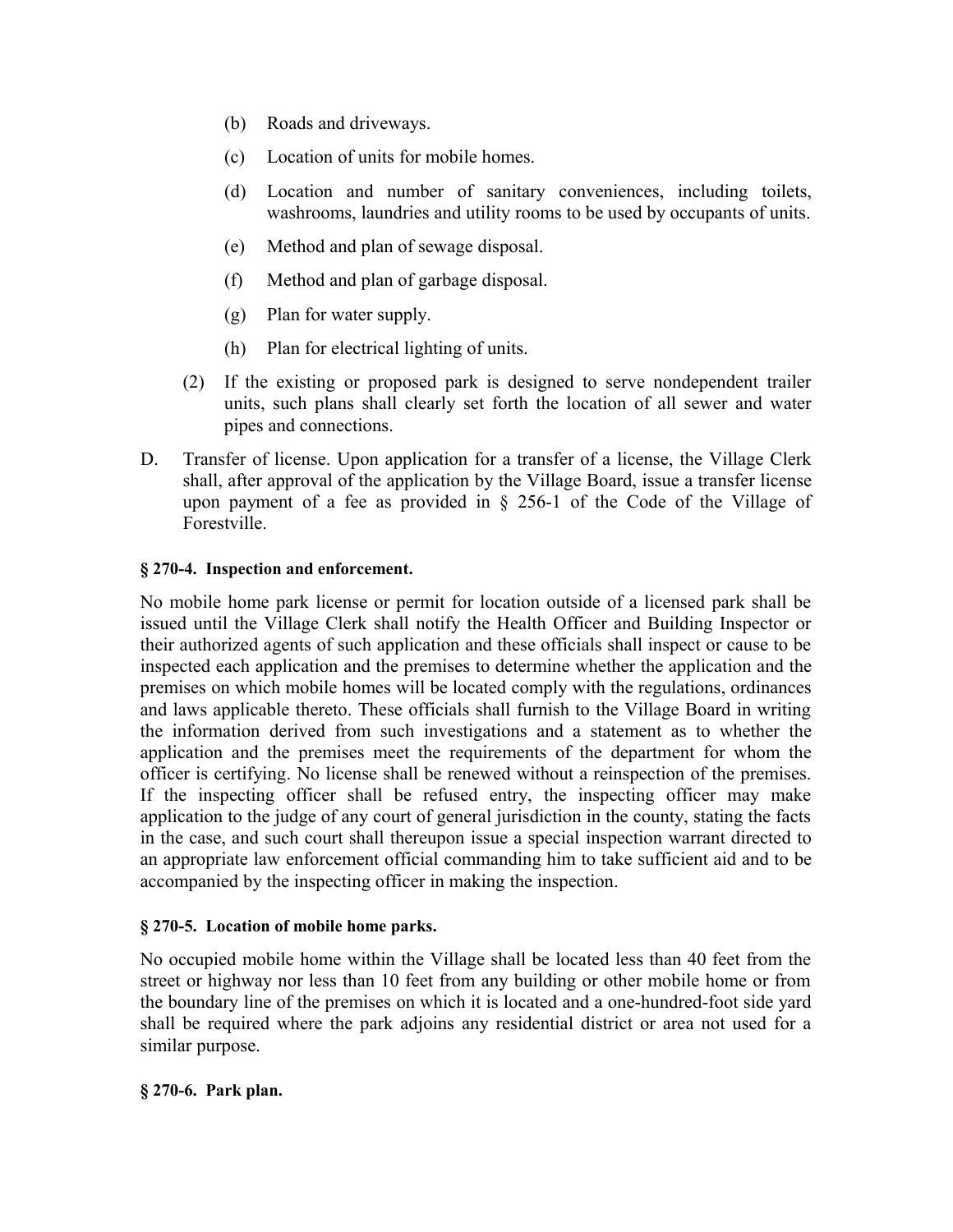- A. Drainage. Every mobile home park shall be located on a well-drained area and the premises shall be properly graded so as to prevent the accumulation of storm or other waters. No mobile home or mobile home park shall be located in any area that is situated so that drainage or other sources of filth can be deposited in its location.
- B. Size of spaces. Mobile home spaces shall be clearly defined and consist of a minimum of 1,000 square feet and a width of not less than 20 feet. The park shall be so arranged that all spaces shall face or abut on a driveway of not less than 20 feet in width, giving easy access from all units to a public street. Such driveway shall be graveled or paved and maintained in good condition, have natural drainage, be well lighted at night and shall not be obstructed at any time.
- C. Location of dependent units. The park shall be so laid out that no dependent unit shall be located farther than 200 feet from the toilets and service buildings provided for herein and walkways to such buildings shall be graveled or paved and well lighted at night.
- D. Electrical outlets. Every mobile home space shall be furnished with an electrical outlet. Such outlet shall be equipped with an externally operated switch or fuse of not less than thirty-ampere capacity and a heavy duty outlet receptacle. Electrical outlets shall be weatherproof, and no power lines shall be less than 15 feet above ground.
- E. No parking outside space. No mobile home unit shall be parked in a park outside of a designated space.

# **§ 270-7. Water supply.**

- A. Supply system. An adequate supply of pure water, furnished through a pipe distribution system connected directly with the public water main or approved private supply where a public supply is not available, with supply faucets located not more than 200 feet from any dependent trailer shall be furnished for drinking and domestic purposes in all parks.
- B. Individual connections. Individual water service connections provided for direct use of an independent unit shall be so constructed that they will not be damaged by the parking of such units. Such system shall be adequate to provide 20 pounds of pressure per square inch and capable of furnishing a minimum of 125 gallons per day per space.
- C. Drinking vessels and water. No common drinking vessels shall be permitted nor shall any drinking water faucets be placed in any toilet room.
- D. Hot water. Every park serving dependent units shall provide hot water at all reasonable hours, adequate for bathing, washing and laundry facilities.

## **§ 270-8. Service building and accommodations.**

A. Service building. Every mobile home park designed to serve dependent units shall have erected thereon suitable buildings for housing toilets, lavatories, showers, slop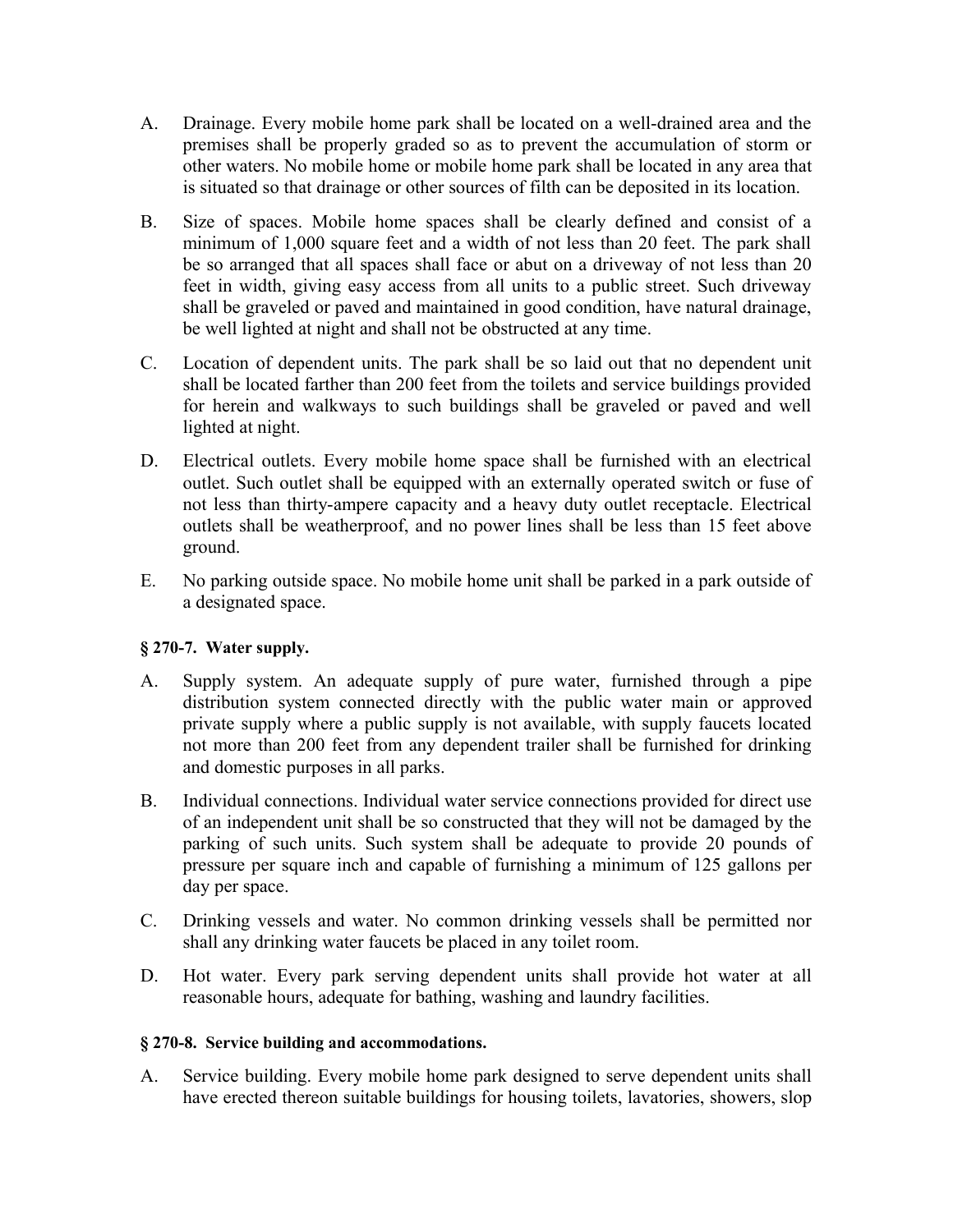sinks and laundry facilities as required by this section, such buildings to be known as "service buildings." Service buildings shall be located not more than 200 feet from any trailer space. Such buildings shall be of permanent construction and adequately lighted, screened and ventilated.

- B. Toilet facilities. There shall be provided separate toilet rooms for each sex. Water flush toilets shall be required. Toilets shall be provided for each sex in ratio of one toilet for each eight dependent units or fraction thereof and shall have separate compartments. Every male toilet room shall also contain one urinal for each 16 dependent units, but in no case shall any male toilet be without one urinal. Toilet rooms shall contain lavatories with hot and cold water in the ratio of one lavatory to every two or less water closets.
- C. Bathing facilities. Separate bathing facilities for each sex shall be provided with one shower enclosed in a compartment at least four feet square for each eight dependent units or fraction thereof. Each shower compartment shall be supplemented by an individual dressing compartment of at least 12 feet square.
- D. Laundry facilities. Laundry facilities shall be provided in the ratio of one double tray unit and one conventional type working machine, or one automatic washing machine with electric outlet for each eight units. Sufficient drying facilities shall be available.
- E. Slop sink facilities. Slop sinks for disposal of liquid wastes originating at the units shall be provided in a separate room of the service building in the ratio of one slop sink for each 16 dependent units.
- F. Requirements based on park capacity. The above accommodations shall be based on the total park capacity according to accepted plans.
- G. Floors. Floors of toilets, showers and the laundry shall be of concrete, tile or similar material impervious to water and easily cleaned and pitched to a floor drain.
- H. Fire extinguishers. Every service building within a park shall be provided with sufficient fire extinguishers of the type and capacity as shall be approved by the Building Inspector.

## **§ 270-9. Fire extinguishers required.**

- A. Requirement. Each mobile home used as a place of human habitation under any of the provisions of this chapter shall be equipped with a fire extinguisher conveniently attached thereto, such extinguisher to be of one unit of fire protection capacity and approved by the Fire Inspector.
- B. Use of LP gas. The use of liquid petroleum gas in occupied mobile homes shall conform in every particular to the laws, rules and regulations of the state.

## **§ 270-10. Waste and garbage disposal.**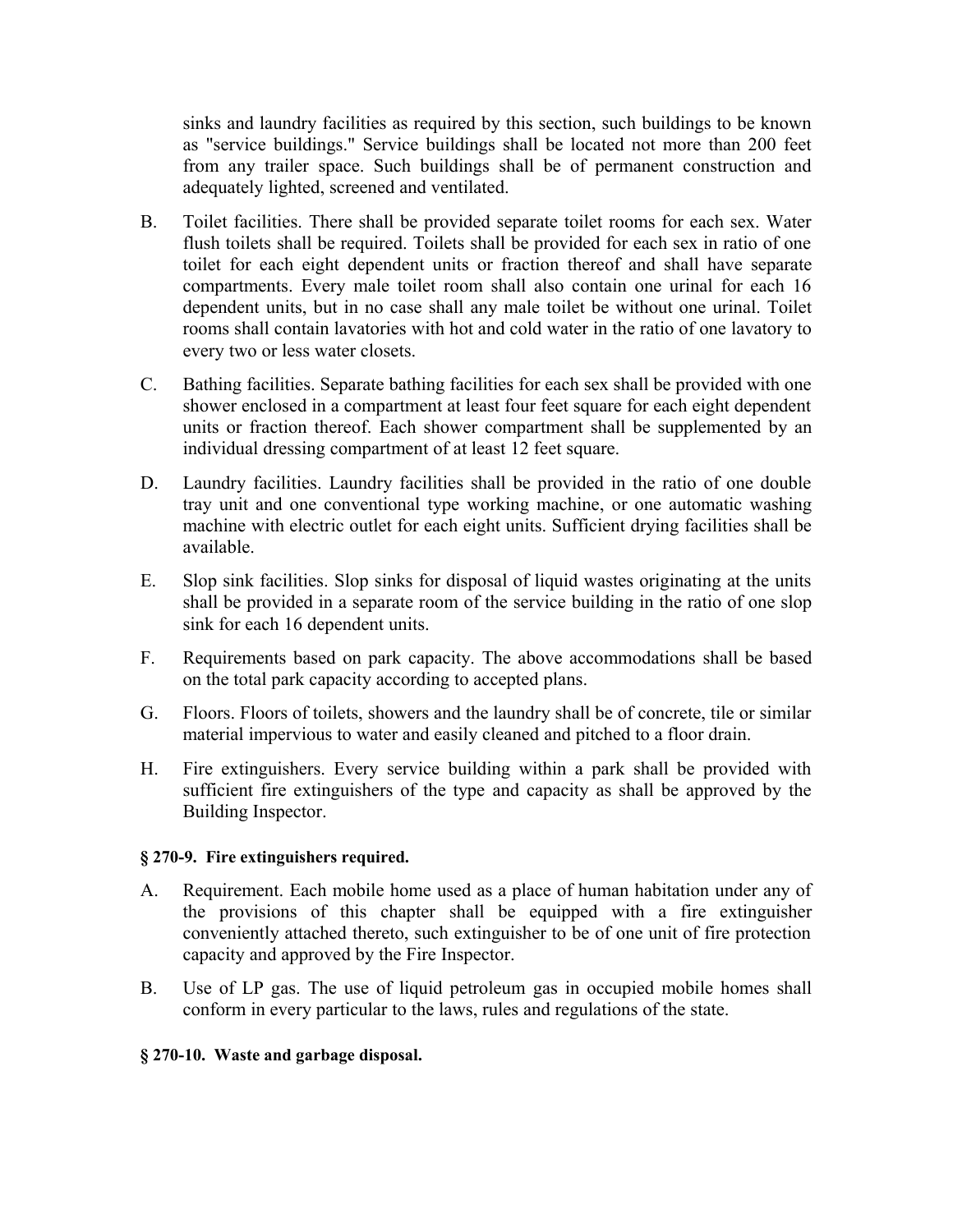- A. Connection to public sewer. All liquid waste from showers, toilets, laundries, faucets, lavatories, etc., shall be discharged into a sewer system extended from and connected with the public sewer system.
- B. Nondependent units. Every space designed to serve a nondependent unit shall be provided with sewer connections which shall comply with the State Plumbing Code. The sewer connections shall be provided with suitable fittings so that watertight connections can be made. Such connections shall be so constructed so that they can be closed when not connected and trapped in such a manner as to be maintained in an odor free condition.
- C. Sealing of facilities. All sanitary facilities in any unit which are not connected with a public sewer system by approved pipe connections shall be sealed and their use is hereby declared unlawful.
- D. Faucet. Each faucet shall be equipped with facilities for drainage of waste and excess water.
- E. Garbage depository. Every mobile home shall be provided with a substantial flytight, watertight metal garbage depository from which the contents shall be removed and disposed of in a sanitary manner by the park custodian at least weekly.

## **§ 270-11. Management.**

- A. Maintenance of office. In every mobile home park there shall be located an office for the attendant or person in charge of the park. A copy of the park license and this chapter shall be posted therein and the park register shall at all times be kept in such office.
- B. Duties of attendant and licensee. The attendant or person in charge, together with the licensee, shall:
	- (1) Keep a register of all guests, to be open at all times to inspection by state and federal officers and the Village Board, which shall contain for all guests:
		- (a) Names and addresses.
		- (b) Number of children of school age.
		- (c) State of legal residence.
		- (d) Dates of entrance and departures.
		- (e) License numbers of all mobile homes and towing or other vehicles.
		- (f) States issuing such licenses.
		- (g) Purpose of stay in park.
		- (h) Place of last location and length of stay.
		- (i) Place of employment of each occupant.
	- (2) Maintain the camp in a clean, orderly and sanitary condition at all times.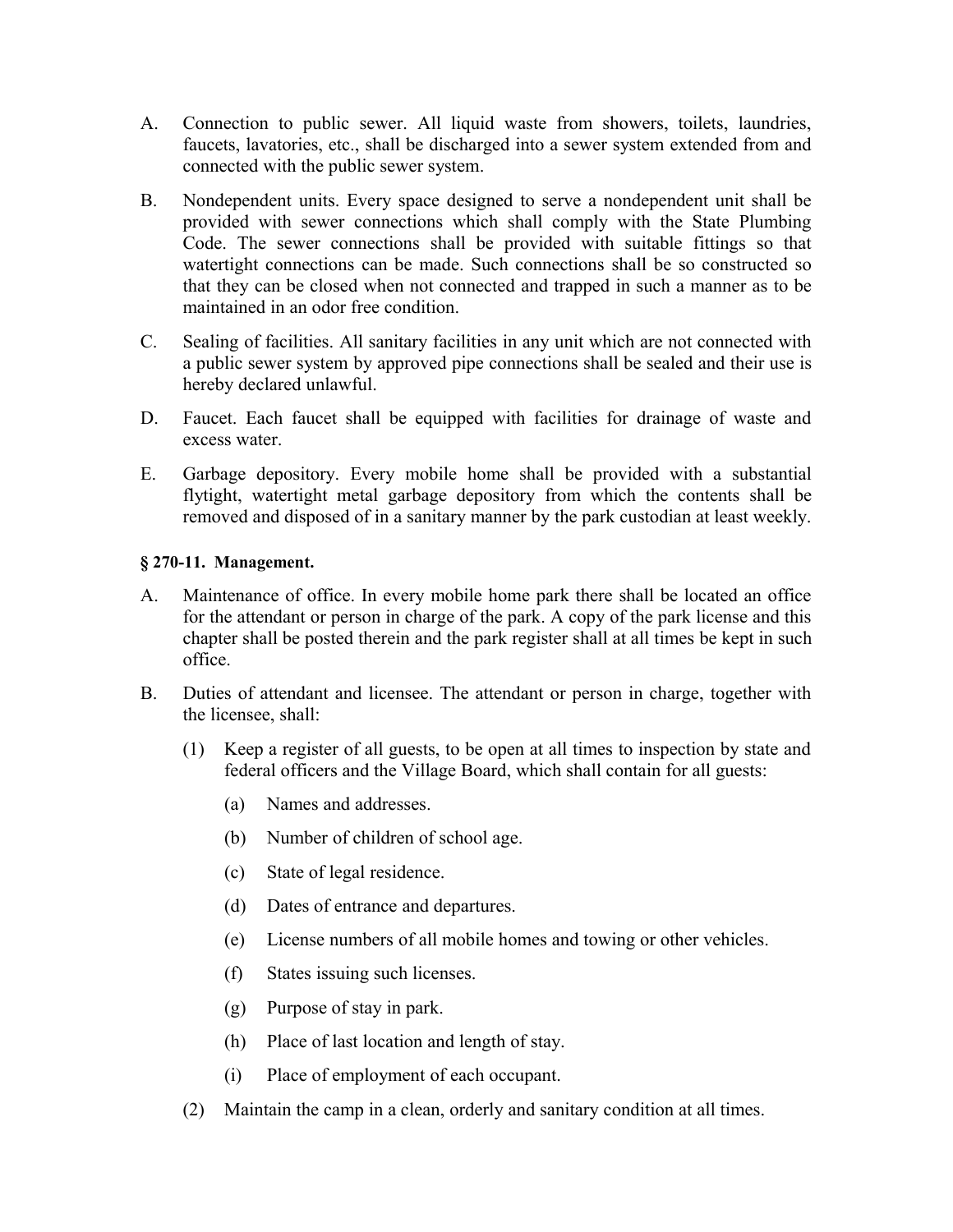- (3) Insure that the provisions of this chapter are complied with and enforced and report promptly to the proper authorities any violations of this chapter or any other violations of the law which come to his attention.
- (4) Report to the County Health Department all cases of persons or animals affected or suspected of being affected with any communicable disease.
- (5) Collect the monthly parking fee provided for in § 270-13. A book shall be kept showing the names of the persons paying such service charges and the amount paid.
- (6) Prohibit the lighting of open fires on the premises.

# **§ 270-12. Applicability of plumbing, electrical and building codes.**

All plumbing, electrical, building and other work on or at any park licensed under this chapter shall be in compliance with the ordinances of the Village and the requirements of the State Plumbing, Electrical and Building Codes and the regulations of the State Department of Safety and Professional Services<sup>[1](#page-6-0)</sup>. Licenses and permits granted under this chapter grant no right to erect or repair any structure, to do any plumbing work or to do any electrical work.

# **§ 270-13. Monthly parking permit fee.**

- A. Fee required. There is hereby imposed on each owner of a nonexempt, occupied mobile home in the Village a monthly parking permit fee determined in accordance with  $\S$  66.058(3)(c) and (e), Wis. Stats., which is hereby adopted by reference and made part of this chapter as if fully set forth herein. It shall be the full and complete responsibility of the licensee to collect the proper amount from each mobile home owner. Licensees and those owners of mobile homes permitted to be located on land outside a mobile home park shall pay to the Village Treasurer such parking permit fees on or before the 10th day of the month following the month for which such fees are due in accordance with the terms of this chapter and such regulations as the Treasurer may reasonably promulgate.
- B. Reporting requirements. Licensees of mobile home parks and those owners of land on which are parked any occupied, nonexempt mobile homes shall furnish information to the Village Clerk and Village Assessor on such homes added to their park or land within five days after arrival of such mobile home on forms furnished by the Village Clerk in accordance with § 66.058(3)(c) and (e), Wis. Stats.
- C. Cash deposit. Owners of nonexempt, occupied mobile homes, upon receipt of notice from the Village Clerk of their liability for the monthly parking permit fee, shall remit to the Village Clerk a cash deposit of \$25 to guarantee payment of such fees when due to the Village Treasurer. It shall be the full and complete responsibility of the licensee of a mobile home park to collect such cash deposits from each occupied, nonexempt mobile home therein and remit such deposits to the Village Clerk. Upon receipt of a notice from the owner or licensee that the

<span id="page-6-0"></span><sup>1</sup>. **Editor's Note: See Ch. 160, Building Construction and Fire Prevention.**